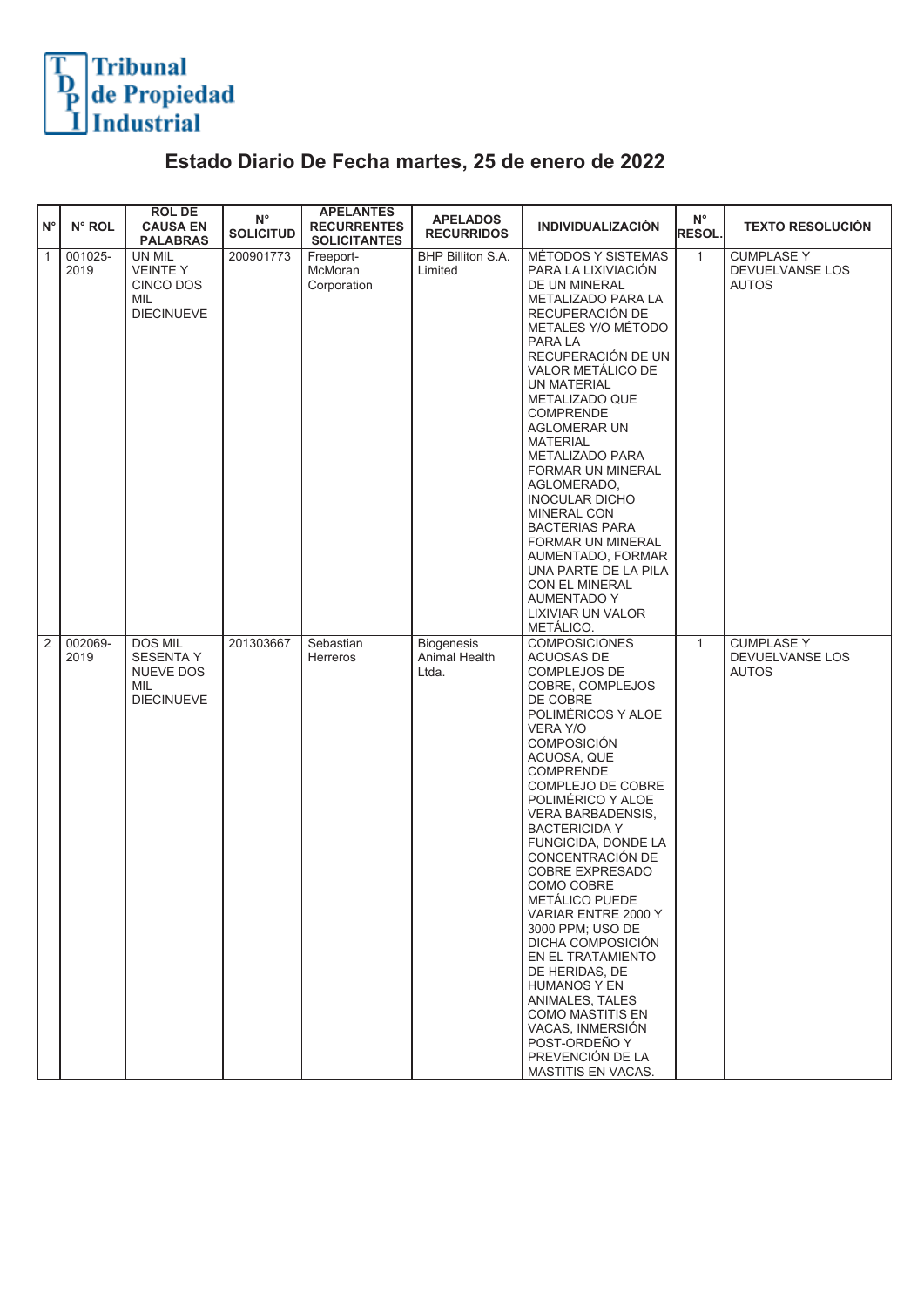| $N^{\circ}$ | N° ROL          | <b>ROL DE</b><br><b>CAUSA EN</b><br><b>PALABRAS</b>                                      | $N^{\circ}$<br><b>SOLICITUD</b> | <b>APELANTES</b><br><b>RECURRENTES</b><br><b>SOLICITANTES</b> | <b>APELADOS</b><br><b>RECURRIDOS</b>                                         | <b>INDIVIDUALIZACIÓN</b>                                                                                                                                                                                                                                                                                                                                                                                                                                                                                                                                                                                                                               | $N^{\circ}$<br><b>RESOL.</b> | <b>TEXTO RESOLUCIÓN</b>                                                                                                                                                                       |
|-------------|-----------------|------------------------------------------------------------------------------------------|---------------------------------|---------------------------------------------------------------|------------------------------------------------------------------------------|--------------------------------------------------------------------------------------------------------------------------------------------------------------------------------------------------------------------------------------------------------------------------------------------------------------------------------------------------------------------------------------------------------------------------------------------------------------------------------------------------------------------------------------------------------------------------------------------------------------------------------------------------------|------------------------------|-----------------------------------------------------------------------------------------------------------------------------------------------------------------------------------------------|
| 3           | 002293-<br>2019 | <b>DOS MIL</b><br><b>DOSCIENTOS</b><br>NOVENTA Y<br>TRES DOS<br>MIL<br><b>DIECINUEVE</b> | 201400293                       | Jonathan Dallas<br>Toye                                       |                                                                              | <b>CUBIERTA PARA</b><br>SUELO CONSISTENTE<br>EN UN MATERIAL<br>REFLECTANTE PARA<br><b>TRATAMIENTO</b><br><b>VEGETAL EN QUE EL</b><br><b>MATERIAL ES</b><br><b>MATERIAL PLASTICO Y</b><br><b>COMPRENDE AL</b><br><b>MENOS UN PIGMENTO;</b><br><b>METODO PARA</b><br>PRODUCIR DICHA<br><b>CUBIERTA: Y METODO</b><br>PARA TRATAMIENTO<br>DE VEGETAL QUE<br><b>ESTIMULA PLANTAS</b><br>Y/O FRUTAS.                                                                                                                                                                                                                                                         | $\mathbf{1}$                 | <b>CUMPLASE Y</b><br>DEVUELVANSE LOS<br><b>AUTOS</b>                                                                                                                                          |
| 4           | 000039-<br>2020 | <b>TREINTA Y</b><br><b>NUEVE DOS</b><br><b>MIL VEINTE</b>                                | 201000524                       | Graceway<br>Pharmaceuticals<br>LIc.                           | Asilfa,<br>Laboratorios<br>Andromaco S.A.,<br>Laboratorios<br>Recalcine S.A. | FORMULACIONES DE<br><b>MENOR RESISTENCIA</b><br>A DOSIS DE<br><b>IMIQUIMODY</b><br><b>REGIMENES DE</b><br>DOSIFICACIÓN MÁS<br><b>CORTOS PARA EL</b><br><b>TRATAMIENTO DE</b><br><b>VERRUGA GENITALES</b><br>Y PERIANALES Y/O<br>USO DE UNA<br>COMPOSICIÓN TÓPICA<br><b>QUE COMPRENDE</b><br>3,75% DE IMIQUIMOD Y<br>UN PORTADOR<br><b>FARMACÉUTICAMENTE</b><br><b>ACEPTABLE PARA</b><br>PREPARAR UN<br>MEDICAMENTO UTIL<br>PARA TRATAR<br><b>VERRUGAS</b><br><b>GENITALES O</b><br>PERIANALES.                                                                                                                                                         | $\mathbf{1}$                 | SE FIJA PARA EL DIA 08-<br>02-2022 A LAS 9:00 AM,<br>LA AUDICIENCIA PUBLICA<br><b>MEDIANTE</b><br>VIDEOCONFERENCIA, EN<br>LA QUE SE DA CUENTA<br>DEL INFORME PERICIAL<br>PRACTICADO EN AUTOS. |
| 5           | 000099-<br>2020 | <b>NOVENTA Y</b><br><b>NUEVE DOS</b><br><b>MIL VEINTE</b>                                | 201301056                       | New Tech<br>Copper Spa.                                       | Tecnocomposites<br>S.A., Victor<br>Vidaurre<br><b>Heiremans</b>              | <b>BARRERA TÉRMICA</b><br><b>IMPERMEABLE</b><br><b>INSTALADA</b><br>PERMANENTE EN<br><b>CELDAS PARA</b><br>PROCESOS DE<br>ELECTRODEPOSITACIÓN<br>DE METALES NO<br>FERRROSOS Y/O<br><b>BARRERA TERMICA</b><br>QUE SEPARA LA<br>SUPERFICIE DEL<br>ELECTROLITO DEL<br>AMBIENTE EN<br><b>ESPACIOS</b><br><b>INTERELECTRODOS Y</b><br>CABEZALES DE<br><b>CELDAS DE</b><br>ELECTRODEPOSITACION,<br>CON ELEMENTOS DE<br><b>SELLO IMPERMEABLE</b><br>QUE TAPAN Y SELLAN<br>LA SUPERFICIE EN LOS<br><b>ESPACIOS FORMADOS</b><br>POR PAREDES<br>LATERALES, ENTRE<br>ANODOS Y CATODOS<br><b>CONTIGUOS Y</b><br><b>ELECTRODOS</b><br><b>EXTREMOSY</b><br>CABEZALES | 1                            | SE FIJA PARA EL DIA 03-<br>02-2022 A LAS 9:00 AM,<br>LA AUDICIENCIA PUBLICA<br><b>MEDIANTE</b><br>VIDEOCONFERENCIA, EN<br>LA QUE SE DA CUENTA<br>DEL INFORME PERICIAL<br>PRACTICADO EN AUTOS. |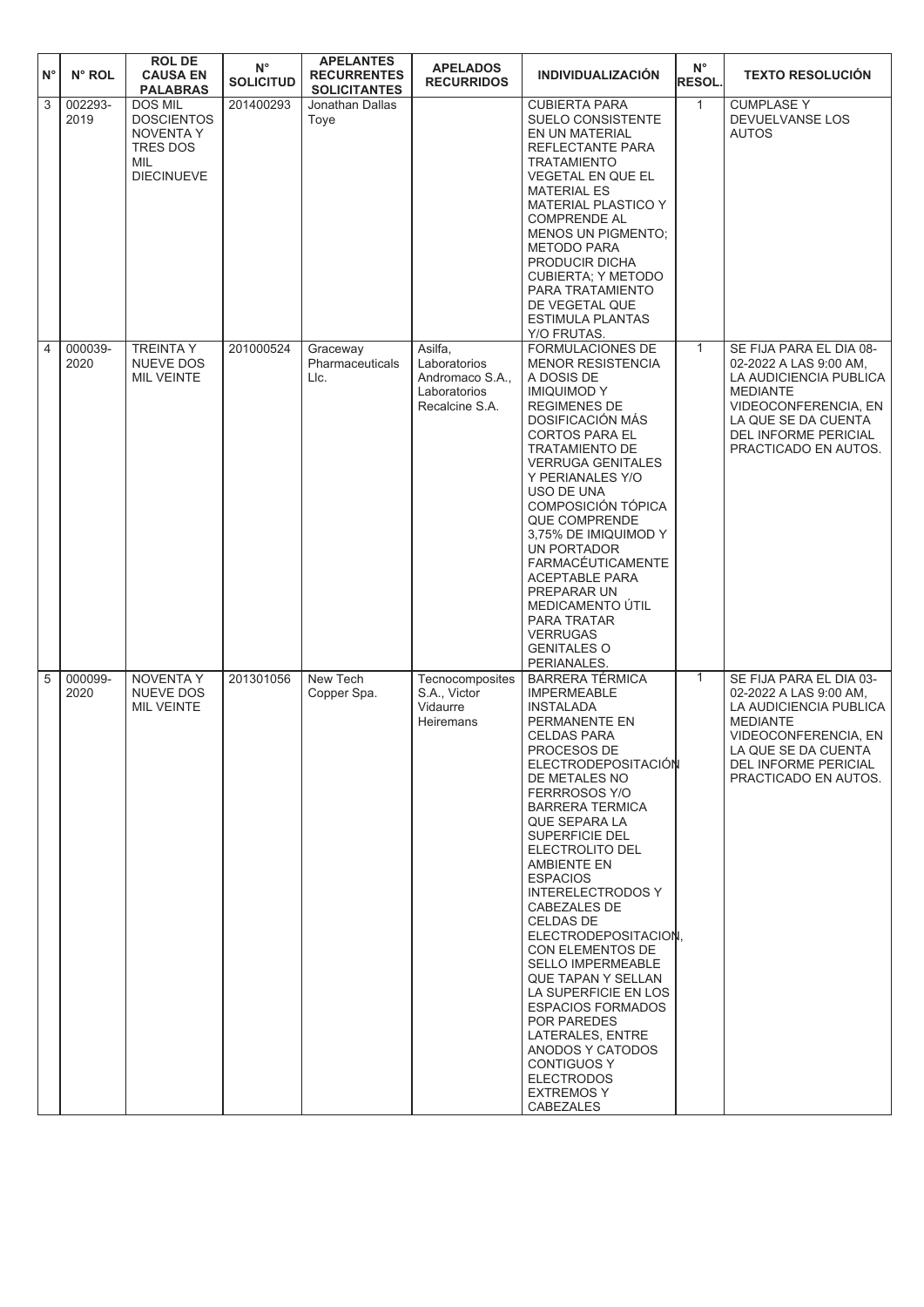| $N^{\circ}$    | N° ROL          | <b>ROL DE</b><br><b>CAUSA EN</b><br><b>PALABRAS</b>               | $\mathsf{N}^\circ$<br><b>SOLICITUD</b> | <b>APELANTES</b><br><b>RECURRENTES</b><br><b>SOLICITANTES</b> | <b>APELADOS</b><br><b>RECURRIDOS</b> | <b>INDIVIDUALIZACIÓN</b>                                                                                                                                                                                                                                                                                                                                                                                                                                                                                                                                                 | $N^{\circ}$<br><b>RESOL.</b> | <b>TEXTO RESOLUCIÓN</b>                                                                                                                                                                                                                                                        |
|----------------|-----------------|-------------------------------------------------------------------|----------------------------------------|---------------------------------------------------------------|--------------------------------------|--------------------------------------------------------------------------------------------------------------------------------------------------------------------------------------------------------------------------------------------------------------------------------------------------------------------------------------------------------------------------------------------------------------------------------------------------------------------------------------------------------------------------------------------------------------------------|------------------------------|--------------------------------------------------------------------------------------------------------------------------------------------------------------------------------------------------------------------------------------------------------------------------------|
| 6              | 000103-<br>2020 | <b>CIENTO TRES</b><br>DOS MIL<br><b>VEINTE</b>                    | 201201452                              | Wsp Global Inc.                                               | Bhp Billiton S.A.<br>Limited         | <b>HEAP LEACH</b><br>OPERATIONS Y/O UN<br>MÉTODO Y SISTEMA<br>DE OPERACIÓN<br><b>MEDIANTE</b><br><b>MONITORIZACIÓN</b><br>PARA LA LIXIVIACIÓN<br>EN PILAS.                                                                                                                                                                                                                                                                                                                                                                                                               | $\overline{2}$               | CODIGO C/2022/003791:<br><b>TENGASE PRESENTE</b><br>LAS OBSERVACIONES.<br>SE FIJA PARA EL DIA 01-<br>02-2022 A LAS 9:00 AM,<br>LA AUDICIENCIA PUBLICA<br><b>MEDIANTE</b><br>VIDEOCONFERENCIA, EN<br>LA QUE SE DA CUENTA<br><b>DEL INFORME PERICIAL</b><br>PRACTICADO EN AUTOS. |
| $\overline{7}$ | 000141-<br>2020 | <b>CIENTO</b><br><b>CUARENTA Y</b><br>UN DOS MIL<br><b>VEINTE</b> | 201500936                              | Load And Move<br>Pty Ltd.                                     | Contekner Spa                        | DISPOSICIÓN DE<br>REFUERZO PARA UN<br><b>CONTENEDOR CON</b><br>TAPA ABIERTA, Y<br>MÉTODO PARA<br><b>MANIOBRARLOS Y/O</b><br><b>CONTENEDOR</b><br>ABIERTO EN SU PARTE<br><b>SUPERIOR PARA</b><br><b>TRANSPORTAR</b><br>MATERIAL, QUE<br><b>COMPRENDE</b><br><b>ACCESORIOS DE</b><br>ESQUINA ISO QUE SE<br>FORMAN A PARTIR DE<br>UNA ESTRUCTURA EN<br>FORMA DE CAJA<br>COMO UN CUERPO<br>PRINCIPAL, Y<br><b>FORMACIONES DE</b><br>ESCUADRA QUE SE<br>EXTIENDEN HACIA<br>ADENTRO DESDE LOS<br>ACCESORIOS Y SOLO<br>LATERALMENTE DE UN<br>EJE LONGITUDINAL<br>DEL CONTENEDOR | 1                            | SE FIJA PARA EL DIA 01-<br>02-2022 A LAS 9:20 AM,<br>LA AUDICIENCIA PUBLICA<br><b>MEDIANTE</b><br>VIDEOCONFERENCIA, EN<br>LA QUE SE DA CUENTA<br><b>DEL INFORME PERICIAL</b><br>PRACTICADO EN AUTOS.                                                                           |
| 8              | 001096-<br>2020 | UN MIL<br>NOVENTA Y<br>SEIS DOS MIL<br><b>VEINTE</b>              | 201801664                              | KEMIRA OYJ,                                                   |                                      | UN MÉTODO Y UN<br>APARATO PARA<br><b>MONITOREAR Y</b><br>CONTROLAR LA<br>FORMACIÓN DE<br><b>DEPÓSITOS</b>                                                                                                                                                                                                                                                                                                                                                                                                                                                                | $\mathbf{1}$                 | PROVEYENDO ESCRITO<br>DE FECHA 24-01-2022: A<br>SUS AUTOS EN INFORME<br>PERICIAL, PONGASE EN<br>CONOCIMIENTO DE LA<br>PARTE.                                                                                                                                                   |
| 9              | 001104-<br>2020 | UN MIL<br><b>CIENTO</b><br><b>CUATRO DOS</b><br><b>MIL VEINTE</b> | 201600619                              | <b>ENTOPSIS</b>                                               |                                      | <b>UNA MATRIZ</b><br>DETECTABLE NEUTRA<br>QUE COMPRENDE UN<br>SUSTRATO CON UNA<br>PLURALIDAD DE<br>SUPERFICIES PARA<br>UNIR UNO O VARIOS<br>ANALITOS, DONDE<br><b>CADA SUPERFICIE</b><br>COMPRENDE UNA O<br><b>VARIAS</b><br><b>MACROMOLÉCULAS</b><br><b>FIJADAS AL</b><br>REVESTIMIENTO DEL<br>SUSTRATO DE SILANO<br>O SILOXANO; SISTEMA<br>PARA EL<br>DIAGNÓSTICO Y SUS<br>MÉTODOS DE<br>PREPARACIÓN Y USO                                                                                                                                                             | $\mathbf{1}$                 | SE FIJA PARA EL DIA 02-<br>02-2022 A LAS 9.00<br>HORAS, MEDIANTE<br>VIDEO CONFERENCIA, LA<br>AUDIENCIA PUBLICA EN<br>QUE SE DARA CUENTA<br>DEL INFORME PERICIAL<br>PRACTICADO EN ESTOS<br>AUTOS.                                                                               |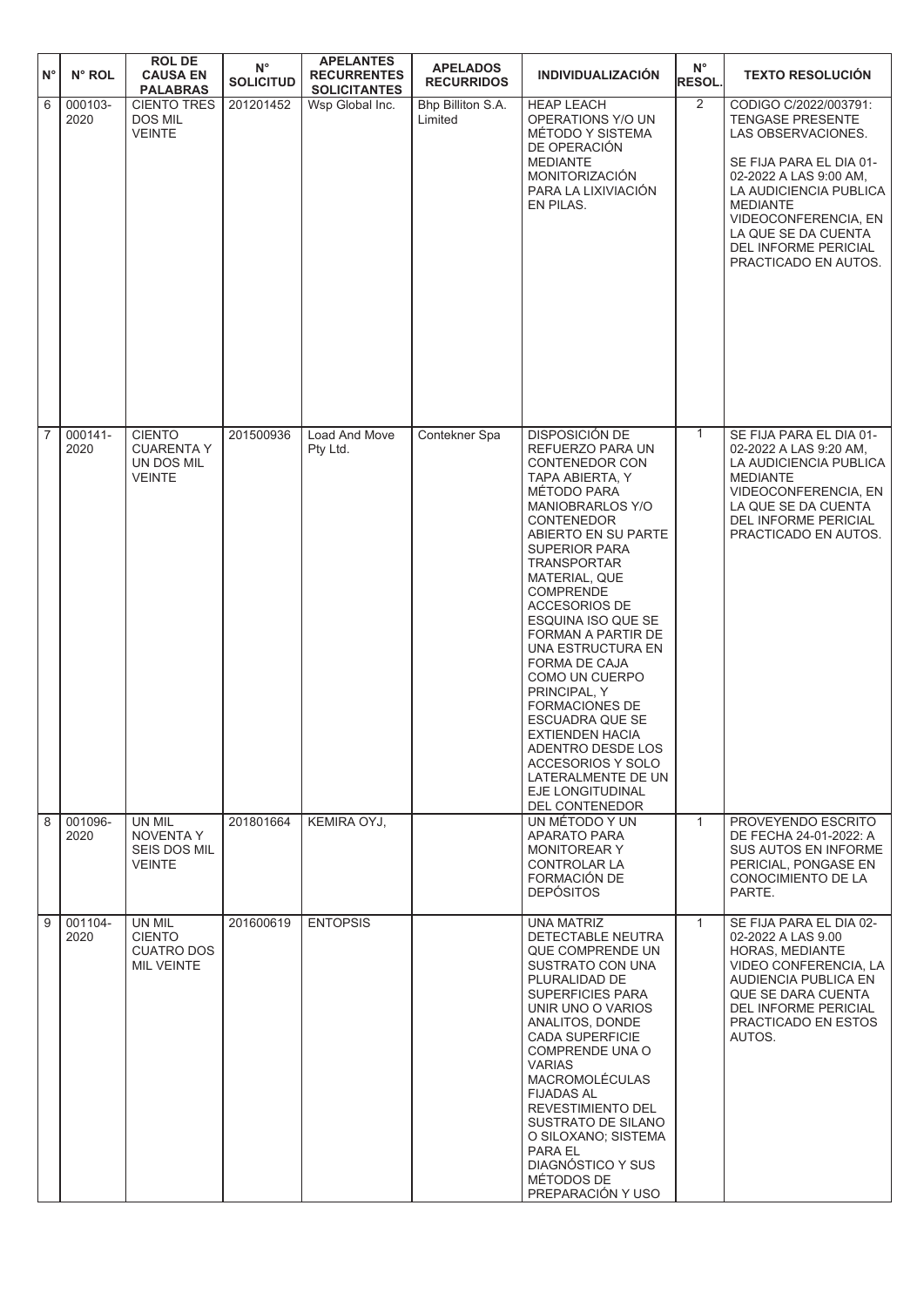|    |            | <b>ROLDE</b>                       | $N^{\circ}$      | <b>APELANTES</b>                          | <b>APELADOS</b>           |                          | $N^{\circ}$   |                                                  |
|----|------------|------------------------------------|------------------|-------------------------------------------|---------------------------|--------------------------|---------------|--------------------------------------------------|
| N° | N° ROL     | <b>CAUSA EN</b><br><b>PALABRAS</b> | <b>SOLICITUD</b> | <b>RECURRENTES</b><br><b>SOLICITANTES</b> | <b>RECURRIDOS</b>         | <b>INDIVIDUALIZACIÓN</b> | <b>RESOL.</b> | <b>TEXTO RESOLUCIÓN</b>                          |
|    | 10 001001- | UN MIL UN                          | 1325023          | SOCIEDAD DE                               | <b>WISETRACK</b>          | <b>WISETRACK</b>         | $\mathbf{1}$  | <b>CUMPLASE Y</b>                                |
|    | 2021       | DOS MIL                            |                  | <b>INGENIERIA</b>                         | CHILE S.A.                |                          |               | DEVUELVANSE LOS                                  |
|    |            | <b>VEINTE Y UN</b>                 |                  | DESARROLLO Y                              |                           |                          |               | <b>AUTOS</b>                                     |
|    |            |                                    |                  | <b>SERVICIOS</b>                          |                           |                          |               |                                                  |
|    |            |                                    |                  | <b>TECNOLOGICOS</b>                       |                           |                          |               |                                                  |
|    |            |                                    |                  | <b>TELEMATICA</b>                         |                           |                          |               |                                                  |
|    | 001026-    |                                    | 1325929          | CHILE LTDA                                |                           |                          |               | <b>CUMPLASE Y</b>                                |
| 11 | 2021       | UN MIL<br><b>VEINTEY</b>           |                  | SOCIEDAD DE<br><b>INGENIERIA</b>          |                           | <b>WISETRACK</b>         | $\mathbf{1}$  | DEVUELVANSE LOS                                  |
|    |            | <b>SEIS DOS MIL</b>                |                  | <b>DESARROLLO Y</b>                       |                           |                          |               | <b>AUTOS</b>                                     |
|    |            | <b>VEINTE Y UN</b>                 |                  | <b>SERVICIOS</b>                          |                           |                          |               |                                                  |
|    |            |                                    |                  | <b>TECNOLOGICOS</b>                       |                           |                          |               |                                                  |
|    |            |                                    |                  | <b>TELEMATICA</b>                         |                           |                          |               |                                                  |
|    |            |                                    |                  | CHILE LTDA.,                              |                           |                          |               |                                                  |
|    |            |                                    |                  | <b>WISETRACK</b><br>CHILE S.A.            |                           |                          |               |                                                  |
|    |            |                                    |                  | [ADHESIÓN]                                |                           |                          |               |                                                  |
|    | 12 001113- | UN MIL                             | 1375838          | <b>CENTRO</b>                             | <b>EMPRESA</b>            | <b>CENTEC</b>            | $\mathbf{1}$  | <b>CUMPLASE Y</b>                                |
|    | 2021       | <b>CIENTO</b>                      |                  | <b>TECNOLOGICO</b>                        | NACIONAL DE               |                          |               | DEVUELVANSE LOS                                  |
|    |            | <b>TRECE DOS</b>                   |                  | <b>DE SERVICIOS</b>                       | <b>TELECOMUNICACIONES</b> |                          |               | <b>AUTOS</b>                                     |
|    |            | MIL VEINTE Y<br>UN                 |                  | E INVERSIONES<br><b>SPA</b>               | S.A.                      |                          |               |                                                  |
|    | 13 001499- | <b>UN MIL</b>                      | 1373468          | ACCIONAS.A.                               | <b>INMOBILIARIA</b>       | R-ACCIONA                | $\mathbf{1}$  | <b>POR INTERPUESTO</b>                           |
|    | 2021       | <b>CUATROCIENTDS</b>               |                  |                                           | R-ACCIONA                 |                          |               | RECURSO DE CASACION.                             |
|    |            | <b>NOVENTA Y</b>                   |                  |                                           | <b>LIMITADA</b>           |                          |               | ELEVENSE LOS AUTOS.                              |
|    |            | <b>NUEVE DOS</b>                   |                  |                                           |                           |                          |               |                                                  |
|    |            | MIL VEINTE Y<br>UN                 |                  |                                           |                           |                          |               |                                                  |
|    | 14 001530- | UN MIL                             | 1402488          | <b>BIOILS SPA</b>                         |                           | <b>BIO SALES</b>         | $\mathbf{1}$  | POR INTERPUESTO                                  |
|    | 2021       | <b>QUINIENTOS</b>                  |                  | [ADHESIÓN],                               |                           |                          |               | RECURSO DE                                       |
|    |            | <b>TREINTA DOS</b>                 |                  | <b>FREDDY</b>                             |                           |                          |               | APELACION, ELEVENSE                              |
|    |            | MIL VEINTE Y                       |                  | <b>ANTONIO</b>                            |                           |                          |               | LOS AUTOS.                                       |
|    |            | <b>UN</b>                          |                  | <b>CÁCERES</b><br>GARCÉS                  |                           |                          |               |                                                  |
| 15 | 001615-    | UN MIL                             | 1394798          | <b>PABLO</b>                              |                           | <b>CLINISERVICE</b>      | $\mathbf{1}$  | <b>SENTENCIA</b>                                 |
|    | 2021       | <b>SEISCIENTOS</b>                 |                  | <b>ROBERTO</b>                            |                           |                          |               | <b>REVOCATORIA</b>                               |
|    |            | QUINCE DOS                         |                  | <b>GUTIÉRREZ</b>                          |                           |                          |               |                                                  |
|    |            | MIL VEINTE Y<br><b>UN</b>          |                  | GONZÁLEZ                                  |                           |                          |               |                                                  |
|    | 16 001624- | UN MIL                             | 1397179          | <b>COSMÉTICA</b>                          |                           | <b>COLORPLEX</b>         | $\mathbf{1}$  | <b>SENTENCIA</b>                                 |
|    | 2021       | <b>SEISCIENTOS</b>                 |                  | NACIONAL S.A                              |                           |                          |               | <b>REVOCATORIA</b>                               |
|    |            | <b>VEINTEY</b>                     |                  |                                           |                           |                          |               |                                                  |
|    |            | <b>CUATRO DOS</b>                  |                  |                                           |                           |                          |               |                                                  |
|    |            | MIL VEINTE Y<br>UN                 |                  |                                           |                           |                          |               |                                                  |
|    | 17 001628- | UN MIL                             | 1377197          | <b>WATERWIPES</b>                         |                           | THE ORIGINAL & THE       | $\mathbf{1}$  | <b>SENTENCIA</b>                                 |
|    | 2021       | <b>SEISCIENTOS</b>                 |                  | UC                                        |                           | <b>PUREST</b>            |               | <b>REVOCATORIA</b>                               |
|    |            | <b>VEINTEY</b>                     |                  |                                           |                           |                          |               |                                                  |
|    |            | OCHO DOS                           |                  |                                           |                           |                          |               |                                                  |
|    |            | MIL VEINTE Y<br>UN                 |                  |                                           |                           |                          |               |                                                  |
|    | 18 001632- | UN MIL                             | 1393328          | <b>DIEGO BLANCH</b>                       |                           | <b>TIKI HOUSE</b>        | $\mathbf{1}$  | <b>SENTENCIA</b>                                 |
|    | 2021       | <b>SEISCIENTOS</b>                 |                  | <b>LUSSON</b>                             |                           |                          |               | <b>REVOCATORIA</b>                               |
|    |            | <b>TREINTA Y</b>                   |                  |                                           |                           |                          |               |                                                  |
|    |            | <b>DOS DOS MIL</b>                 |                  |                                           |                           |                          |               |                                                  |
|    | 19 001633- | <b>VEINTE Y UN</b><br>UN MIL       | 1403654          | <b>RODRIGO</b>                            |                           | <b>BIOQUANTUM</b>        | $\mathbf{1}$  | <b>SENTENCIA</b>                                 |
|    | 2021       | <b>SEISCIENTOS</b>                 |                  | <b>HORACIO</b>                            |                           |                          |               | <b>CONFIRMATORIA</b>                             |
|    |            | <b>TREINTA Y</b>                   |                  | ALCÁZAR                                   |                           |                          |               |                                                  |
|    |            | TRES DOS                           |                  | <b>GALLARDO</b>                           |                           |                          |               |                                                  |
|    |            | MIL VEINTE Y<br>UN                 |                  |                                           |                           |                          |               |                                                  |
|    | 20 001637- | UN MIL                             | 1391235          | <b>AGUAMARINA</b>                         |                           | CEIBO                    | 3             | CODIGO C/2022/003798:                            |
|    | 2021       | <b>SEISCIENTOS</b>                 |                  | <b>SPA</b>                                |                           |                          |               | <b>TENGASE PRESENTE EN</b>                       |
|    |            | <b>TREINTA Y</b>                   |                  |                                           |                           |                          |               | LA VISTA DE LA CAUSA.                            |
|    |            | SIETE DOS                          |                  |                                           |                           |                          |               |                                                  |
|    |            | MIL VEINTE Y<br><b>UN</b>          |                  |                                           |                           |                          |               | CODIGO C/2021/003808: A<br>LO PRINCIPAL: TENGASE |
|    |            |                                    |                  |                                           |                           |                          |               | PRESENTE: AL OTROSI:                             |
|    |            |                                    |                  |                                           |                           |                          |               | POR ACOMPAÑADOS                                  |
|    |            |                                    |                  |                                           |                           |                          |               |                                                  |
|    |            |                                    |                  |                                           |                           |                          |               | <b>SENTENCIA</b><br><b>CONFIRMATORIA</b>         |
|    |            |                                    |                  |                                           |                           |                          |               |                                                  |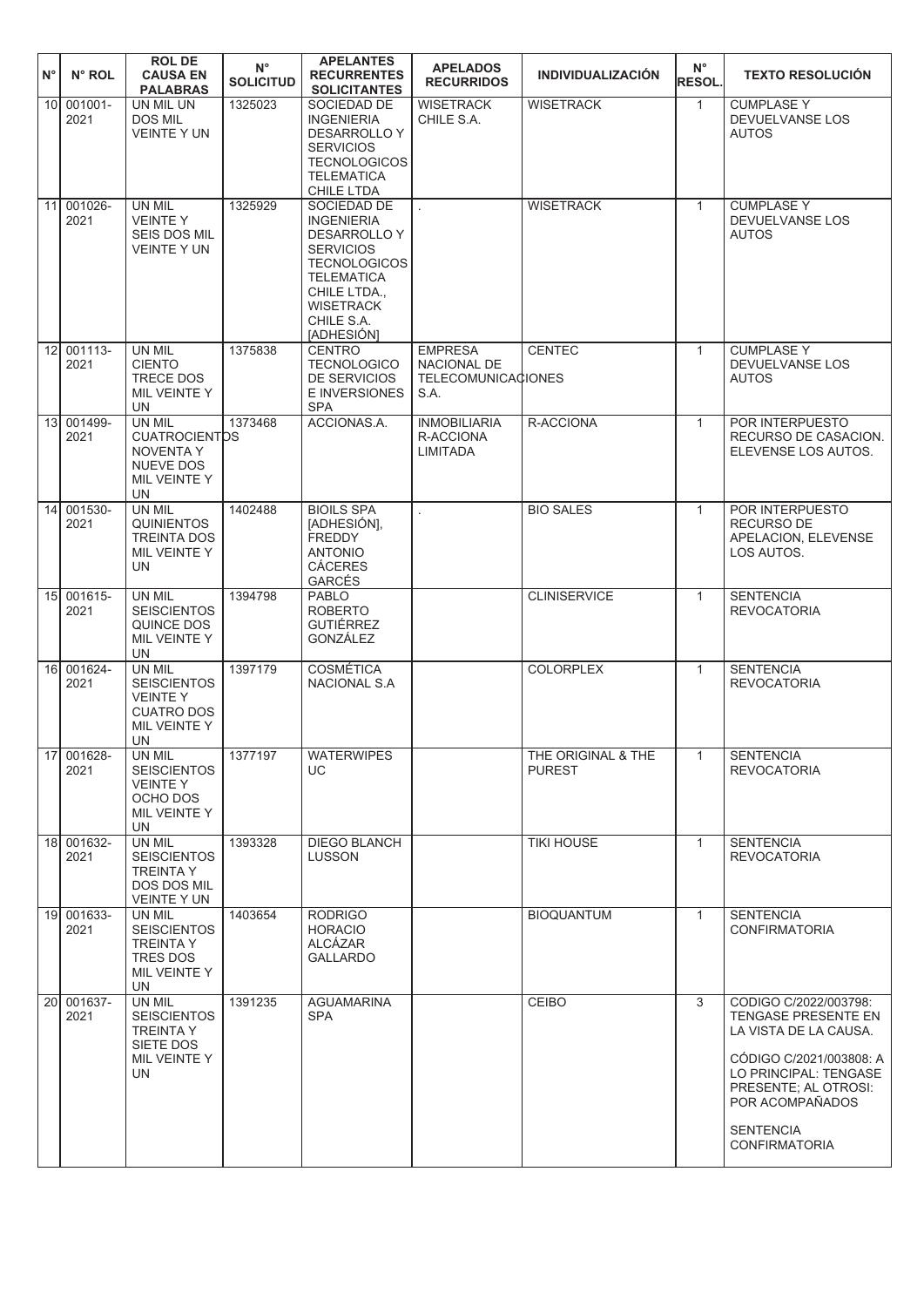| $N^{\circ}$     | $N^{\circ}$ ROL         | <b>ROL DE</b><br><b>CAUSA EN</b><br><b>PALABRAS</b>                                               | $N^{\circ}$<br><b>SOLICITUD</b> | <b>APELANTES</b><br><b>RECURRENTES</b><br><b>SOLICITANTES</b>                                 | <b>APELADOS</b><br><b>RECURRIDOS</b> | <b>INDIVIDUALIZACIÓN</b>                      | $N^{\circ}$<br><b>RESOL.</b> | <b>TEXTO RESOLUCIÓN</b>                                                                                                                                                                  |
|-----------------|-------------------------|---------------------------------------------------------------------------------------------------|---------------------------------|-----------------------------------------------------------------------------------------------|--------------------------------------|-----------------------------------------------|------------------------------|------------------------------------------------------------------------------------------------------------------------------------------------------------------------------------------|
| $\overline{21}$ | 001638-<br>2021         | UN MIL<br><b>SEISCIENTOS</b><br><b>TREINTA Y</b><br>OCHO DOS                                      | 1391237                         | <b>AGUAMARINA</b><br><b>SPA</b>                                                               |                                      | <b>CEIBOBIO</b>                               | 3                            | CODIGO C/2022/003799:<br>TENGASE PRESENTE EN<br>LA VISTA DE LA CAUSA.                                                                                                                    |
|                 |                         | MIL VEINTE Y<br><b>UN</b>                                                                         |                                 |                                                                                               |                                      |                                               |                              | EL CÓDIGO<br>C/2021/003809: A LO<br>PRINCIPAL: TENGASE<br>PRESENTE; AL OTROSI:<br>POR ACOMPAÑADOS.                                                                                       |
|                 |                         |                                                                                                   |                                 |                                                                                               |                                      |                                               |                              | <b>SENTENCIA</b><br><b>CONFIRMATORIA</b>                                                                                                                                                 |
| $\overline{22}$ | 001648-<br>2021         | UN MIL<br><b>SEISCIENTOS</b><br><b>CUARENTA Y</b><br>OCHO DOS<br>MIL VEINTE Y<br><b>UN</b>        | 1391222                         | <b>IGLESIA</b><br><b>MINISTERIO</b><br><b>CRISTIANO</b><br><b>APOSTOLICO</b><br><b>BERACA</b> |                                      | <b>ZOE MINISTERIO</b>                         | $\mathbf{1}$                 | <b>SENTENCIA</b><br><b>REVOCATORIA</b>                                                                                                                                                   |
|                 | 23 001662-<br>2021      | UN MIL<br><b>SEISCIENTOS</b><br><b>SESENTA Y</b><br><b>DOS DOS MIL</b><br><b>VEINTE Y UN</b>      | 1378677                         | <b>COMPITE SPA</b>                                                                            |                                      | <b>CRECE</b>                                  | $\mathbf{1}$                 | <b>SENTENCIA</b><br><b>REVOCATORIA</b>                                                                                                                                                   |
|                 | 24 001663-<br>2021      | UN MIL<br><b>SEISCIENTOS</b><br><b>SESENTA Y</b><br><b>TRES DOS</b><br>MIL VEINTE Y<br>UN         | 1397788                         | <b>NANO</b><br><b>FOODTIONALS</b><br><b>SPA</b>                                               |                                      | <b>PRIMITIVO</b>                              | $\mathbf{1}$                 | <b>SENTENCIA</b><br><b>CONFIRMATORIA</b>                                                                                                                                                 |
| 25 <sub>l</sub> | 001683-<br>2021         | UN MIL<br><b>SEISCIENTOS</b><br><b>OCHENTA Y</b><br>TRES DOS<br>MIL VEINTE Y<br><b>UN</b>         | 1398296                         | <b>WALLYS SPA</b>                                                                             |                                      | CHIKY'S CHICKEN,<br><b>SALADS &amp; WRAPS</b> | $\mathbf{1}$                 | <b>SENTENCIA</b><br><b>CONFIRMATORIA</b>                                                                                                                                                 |
| 26I             | 001684-<br>2021         | UN MIL<br><b>SEISCIENTOS</b><br><b>OCHENTA Y</b><br><b>CUATRO DOS</b><br>MIL VEINTE Y<br>UN       | 1392769                         | <b>MAURICIO</b><br><b>ANDRÉS</b><br><b>BRAVO</b><br><b>GONZÁLEZ</b>                           |                                      | <b>HIKARI</b>                                 | $\mathbf{1}$                 | <b>SENTENCIA</b><br><b>CONFIRMATORIA</b>                                                                                                                                                 |
|                 | 27 001685-<br>2021      | UN MIL<br><b>SEISCIENTOS</b><br><b>OCHENTA Y</b><br><b>CINCO DOS</b><br>MIL VEINTE Y<br><b>UN</b> | 1396715                         | <b>JUAN PABLO</b><br>POBLETE KLEIN                                                            |                                      | <b>CLEVER SALUD</b>                           | $\mathbf{1}$                 | <b>SENTENCIA</b><br><b>CONFIRMATORIA</b>                                                                                                                                                 |
|                 | $28   000011 -$<br>2022 | <b>ONCE DOS</b><br>MIL VEINTE Y<br>DOS.                                                           | 1396063                         | <b>CONTABILIDAD</b><br><b>INTELIGENTE</b><br><b>SPA</b>                                       |                                      | <b>CONTABILIDAD</b><br><b>INTELIGENTE</b>     | $\mathbf{1}$                 | <b>SENTENCIA</b><br><b>CONFIRMATORIA</b>                                                                                                                                                 |
|                 | 29 000021-<br>2022      | <b>VEINTE Y UN</b><br><b>DOS MIL</b><br><b>VEINTEY</b><br><b>DOS</b>                              | 1385389                         | <b>INTEGRACIÓN</b><br>DE.<br><b>SOLUCIONES</b><br>LIMITADA                                    |                                      | YOUTECH                                       | $\mathbf{1}$                 | <b>SENTENCIA</b><br><b>REVOCATORIA</b>                                                                                                                                                   |
|                 | 30 000068-<br>2022      | <b>SESENTAY</b><br>OCHO DOS<br>MIL VEINTE Y<br><b>DOS</b>                                         | 1394002                         | <b>GEORGALOS</b><br>HNOS. S.A.I.C.A.                                                          |                                      | <b>FULL MANI</b><br><b>GEORGALOS</b>          | $\mathbf{1}$                 | CODIGO C/2022/003790: A<br>LO PRINCIPAL: TENGASE<br>PRESENTE; AL PRIMER<br>OTROSI: COMO SE PIDE;<br>AL SEGUNDO OTROSI:<br>TENGASE PRESENTE LA<br>DELEGACION. AUTOS EN<br>RELACION.       |
|                 | 31 000074-<br>2022      | <b>SETENTAY</b><br><b>CUATRO DOS</b><br>MIL VEINTE Y<br><b>DOS</b>                                | 1403730                         | EUROLAB LTDA.                                                                                 | <b>EUROFARMA</b><br>CHILE S.A.       | <b>DUALDEP</b>                                | $\mathbf{1}$                 | CODIGO C/2022/003789:<br><b>TENGASE PRESENTE.</b><br><b>AUTOS EN RELACION</b>                                                                                                            |
|                 | 32 000085-<br>2022      | <b>OCHENTA Y</b><br>CINCO DOS<br>MIL VEINTE Y<br>DOS.                                             | 1397711                         | <b>BORA</b><br><b>CREATIONS S.L.</b>                                                          |                                      | <b>HOLIDAY SKIN</b>                           | $\mathbf{1}$                 | CODIGO C/2022/003795: A<br>LO PRINCIPAL: TENGASE<br>PRESENTE; AL PRIMER<br>OTROSI: COMO SE PIDE;<br>AL SEGUNDO OTROSI:<br>TENGASE PRESENTE LA<br>DELEGACION. AUTOS EN<br><b>RELACION</b> |